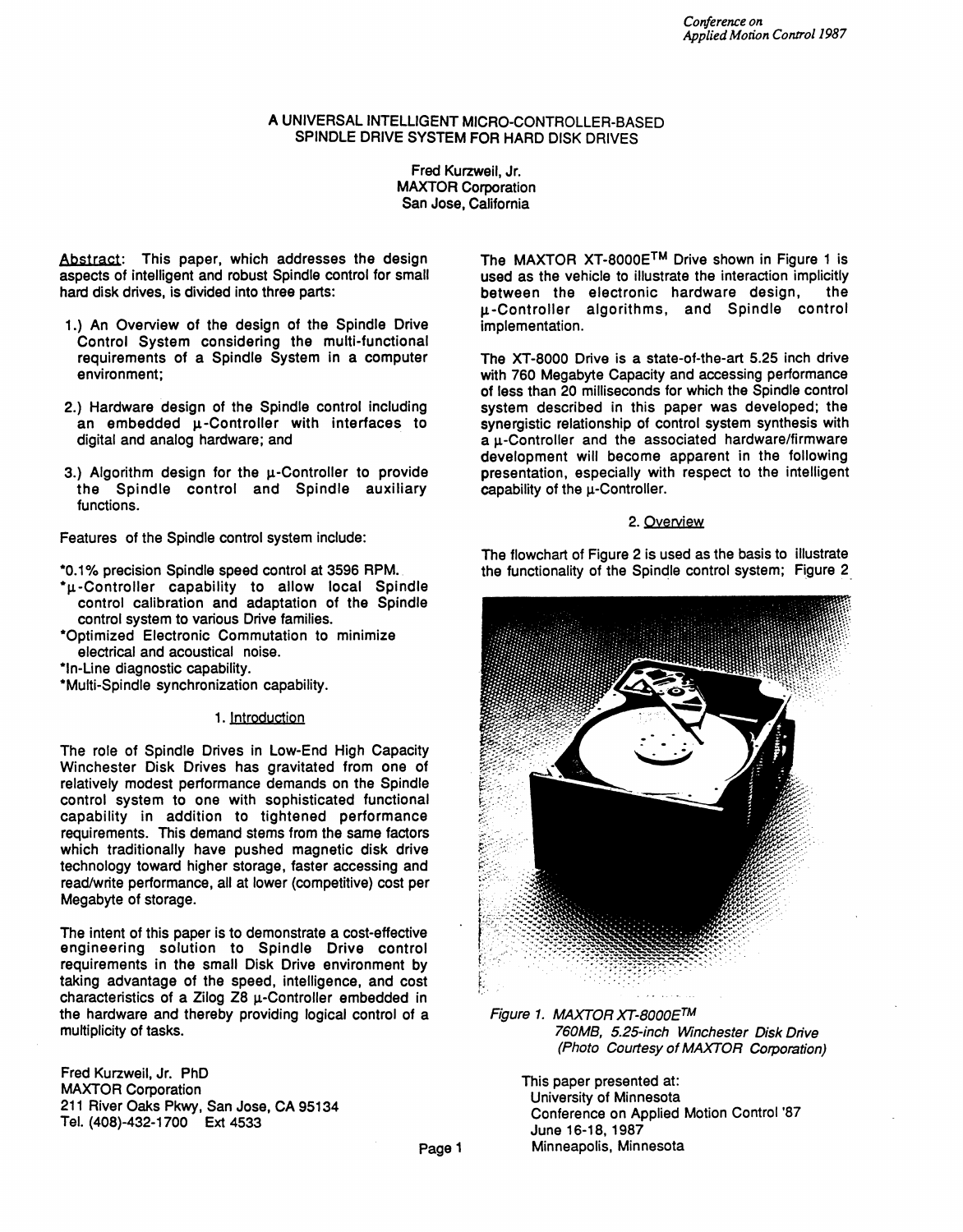is a diagramatic description of the In-Line/Real-Time  $\mu$ -Controller Diagnostics for the Spindle control system.

The flowchart describes the sequence of  $\mu$ -Controller activity required during each of the Spindle Modes of operation; this sequence provides a detailed Overview of the diverse control and auxiliary functions of the Spindle. The sequence, programmed as algorithms in the  $\mu$ -Controller, provides three basic modes of operation for the Drive: a START Mode, a RUN Mode, and a SYNSPIN Mode.

START Mode: At power-up, with the Spindle at rest, full current (limited to 4 Amperes) is applied to the Spindle motor. Progressive diagnostic and timing checks are performed to detect a Spindle Drive malfunction and to take corrective action as follows:

a.) Detect a stalled Spindle Motor:

The Hall Sensors are tested for (commutation) motion. If 1 second elapses without motion, either a ·stuck· Spindle or a Power Module failure is indicated; Actuator Dither is invoked to free up the Spindle. At the end of 1 second of Dither, motion is checked again and if not detected, STATUS 2 is posted and the Spindle ABORTS (powers down).

b.) Detect a Hall Sensor Failure:

The states of the Hall Sensors are continuously checked at commutation. If an illegal state occurs in two consecutive revolutions, STATUS 1 is posted and the Spindle ABORTS.

#### c.) Check 1000 RPM @ 7 seconds:

The commutation is timed for 1000 RPM to occur within 7 seconds. If 1000 RPM does not occur, this indicates excessive drag forces from the heads or bearings, or a motor/driver failure; STATUS 3 is posted and the Spindle ABORTS.

d.) Check 3600 RPM @ 21 seconds:

The commutation is timed for 3600 RPM to occur within 21 seconds. If 3600 RPM is not achieved within 21 seconds, STATUS 4 is posted and the system goes into one START RETRY before an ABORT; in contrast to a.) and c.), a sufficient back emf from the motor has reduced the voltage overhead across the drivers in the Power Module such that the reduced power dissipation of the drivers allows multiple retries. (RETRY is performed beyond this point for any return into the START Mode.)

RUN MODE: Upon entering RUN Mode, the u-Controller sequentially enters a.) an Adaptive routine to compute the quiescent Drag force of the bearings/disks and to compute the dynamic system constant from DAC input to motor velocity, b.) an electronic commutation routine which provides make-before-break commutation, c.) a velocity lock-on routine (in 30 revolutions) to insure (monitored) velocity operation of 3596 RPM  $\pm$  0.1%. The system is then given a STATUS 0 identification of Normal Mode operation. If a failure occurs at any point between a.) to c.), the system goes into a RETRY Mode (into the START Mode) and is monitored for 5 successive failures without velocity lock-on before ABORT.



Figure 2. Spindle FunctionaVDiagnostic Flow Chart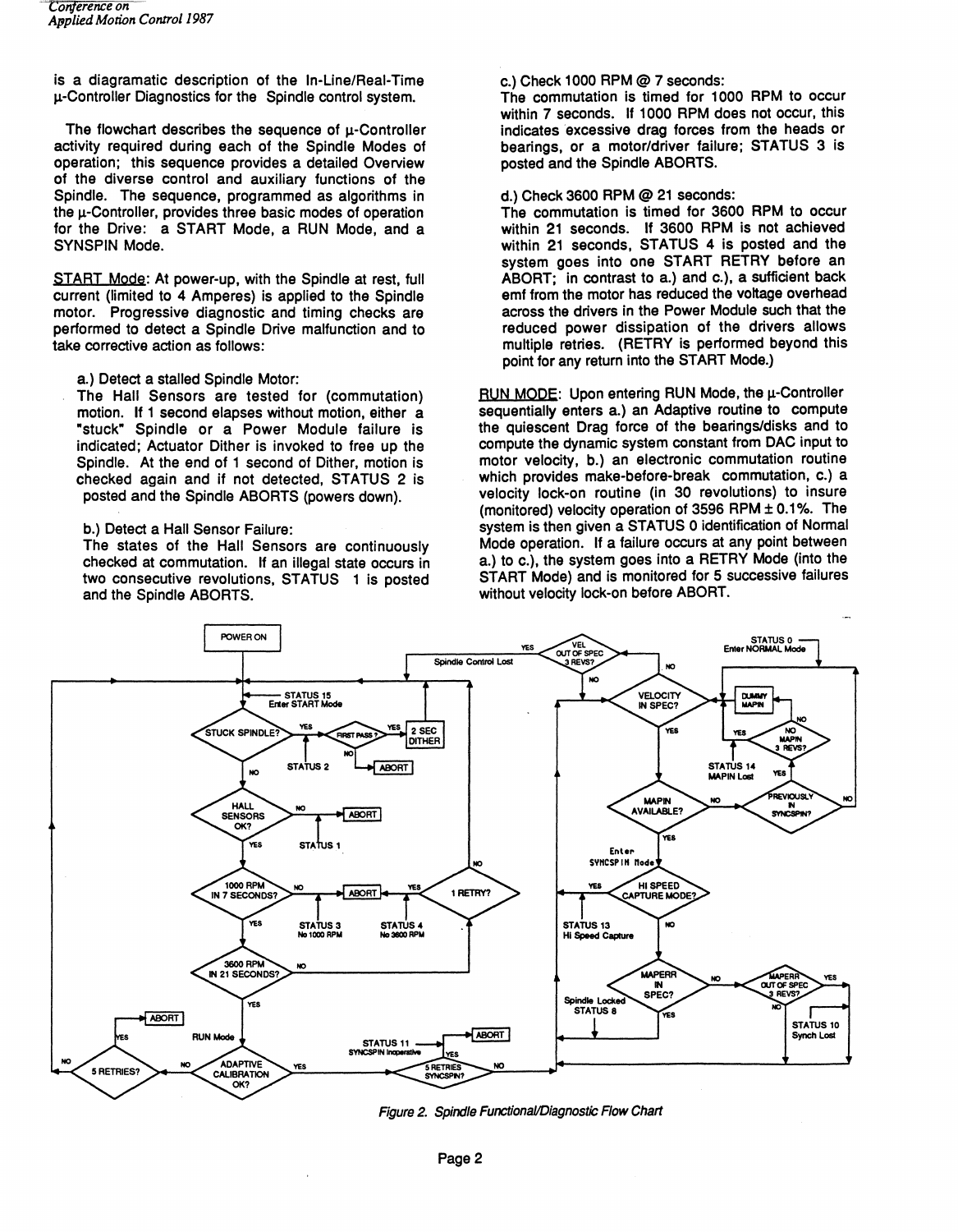At velocity lock-on, a READY signal is posted to the interface u-Controller to signal that the Spindle is at recording velocity, i.e., 3596 RPM  $\pm$  0.1%.

A feature of the XT-8000 Drive family is the capability of synchronous spindle operation (Spindle Locked operation) in which INDEX lock is achieved between a Master Drive and N Slave Drives, where N can be up to 48 Drives. This feature allows serial data streams to operate in parallel and thereby effectively multiplies the system data transfer rate (Drive-to-Host Computer) by N.

The implications of this feature on Drive System Performance vs Total System Capacity are manifest and will lead to many innovative applications of the feature at the system level; the feature allows the user the flexibility to tailor his Drive Subsystem to the Capacity/Channel Rate requirements of the Host System.

With the drive in the RUN Mode, the code of the  $\mu$ -Controller provides two simultaneous functions: 1.) Generation of a Master Pulse Out (MAPOUT), and 2.) Search for a Master Pulse In (MAPIN). Normal Mode operation implies the lack of a MAPIN pulse and while in this Mode, the Drive defaults to a Master Drive designation.

If a MAPIN Pulse is detected, the Drive is posted with a Slave Drive deSignation (MAPIN available) and the following sequence takes place:

e.) Upon detection of MAPIN by the  $\mu$ -Controller, the Slave Drive enters a high-speed CAPTURE Mode to bring the MAPIN Pulse to the MAP Window. Normal velocity control is in effect during this operation (NORMAL Mode).

f.) As MAPIN approaches the outer boundaries of the MAP Window, a velocity adjustment is made to the Slave Drive to return the drive to Normal velocity prior to entering the MAP Window and subsequent phase lock. Within the MAP Window, bounds are tested for velocity error and phase error (MAPERR). When the two are within their tolerance zones, the system switches to a phase controlled configuration wherein the SLAVE Drive is locked to the MAPIN Pulse and Synchronous Spindle operation (Spindle Locked) STATUS 8 is posted.

g.) In the SYNCSPIN Mode, the velocity and phase error are constantly monitored to assure velocity and INDEX phase tolerances as follows:

Velocity: 3596 RPM ± 0.1 % Master INDEX/Slave INDEX Lock: ±20 useconds

If the SYNCSPIN Lock error (MAPERR) is out of tolerance (STATUS 10), the system reverts to the CAPTURE Mode; if the velocity is out of tolerance (Spindle Control lost), up to 5 consecutive RETRIES are performed via the START Mode (recalibration of the Adaptive Loop) and if SYNCSPIN is not achieved (with MAPIN available), a SYNCSPIN Inoperative condition (STATUS 11) error is posted and the

system attempts operation in the Normal Mode.

In the following sections, additional detail is provided on the hardware and software implementation of the above sequence.

The major attribute of the control design involves an architecture of the control system which provides robust control over all of the multi-functional requirements implied above. As will be shown, this is achieved by the use of a simple first-order velocity control loop in which the long-term steady state velocity error (due to external variable drag/bearing forces) is nulled out by a compensating torque current adaptively generated by the I-L-controller and which tracks the velocity error. Robustness of the control is achieved by the ability of the first-order velocity control loop to operate over a wide range of parameter tolerances and its ability to recover after exceeding the tolerances or after having lost control.

The combination of a simple control system driven by the intelligence capabilities of the  $\mu$ -Controller allows a partitioning of diverse complex functions, as above, into simple tasks, thus playing directly to the technical strength of the  $\mu$ -Controller, i.e., breaking a complex task into a sequence of simple tasks (algorithms).

### 3. Spindle Control System Hardware

'Figure 3. presents a component block diagram of the Spindle Control System which provides the functions described above in the Overview. The Z8  $\mu$ -Controller is the central element in this diagram, serving to coordinate, direct, and control all of the activity of the spindle.

The output of the Hall Sensors is mapped by the Z8 into a 30 commutation sequence which continuously commutates the in-the-hub 4 pole 30 spindle drive motor through the 30 H-Bridge Power Module (6 Power Transistors). The current through the motor is monitored by the voltage across the  $0.1\Omega$  Sense Resistor. Current control is obtained by comparing the sense voltage with the DAC output at a high gain op-amp and then closing the analog control loop through the (lower) power transistors; an integrating capacitor around the op-amp stabilizes the loop. The net effect of this loop is to provide calibrated current through the motor and to desensitize the circuit to variations in the power transistor parameters.

Additional analog circuitry shown in Figure 3 provides current limiting of the motor current (to the 4 Amp industry standard) and provides graceful shut-down (homing of the actuator and dynamic braking of the spindle) in the event of loss of power (i.e., loss of the  $\mu$ -Controller).

The design philosophy for this circuit accentuates the utilitarian role of the  $\mu$ -Controller and in fact takes advantage of the intelligence of the  $\mu$ -Controller in several unusual directions:

\*Power optimization of internal Power Module components.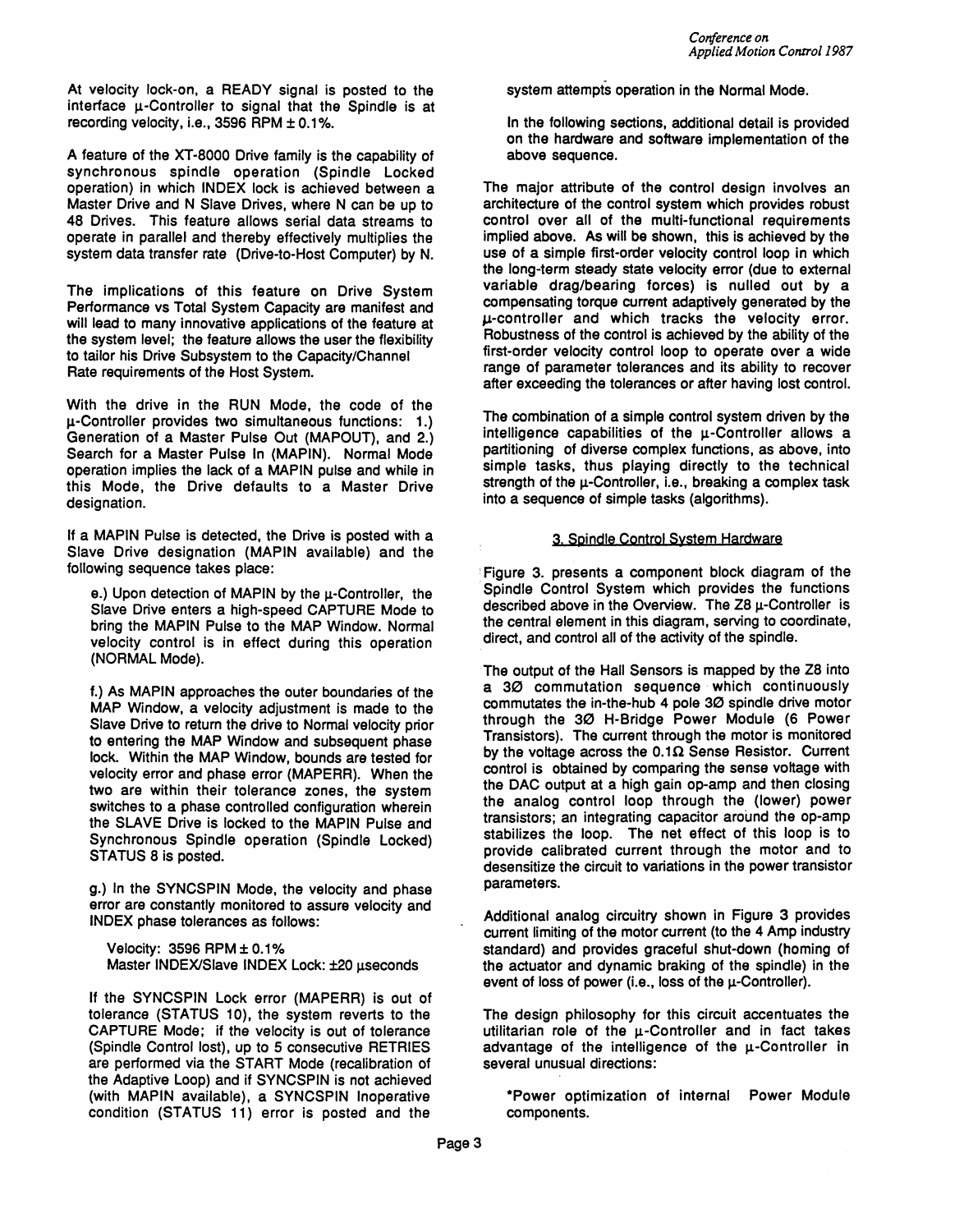

Figure 3. Spindle µ-Controller/Electronic Control Hardware

\*A partitioning '01 power components from signal components to allow engineering, tailoring, and packaging of components into various space and power formats.

\*A standard interlace has been provided for the Power Module allowing tailoring/cost advantages.

\*Hardware "hooks" have been provided in the u-Controller to allow for future additional spindle applications/functions.

The circuit component count has been minimized by using the u-Controller to provide all basic control functions, to provide software diagnostics, and to use adaptive intelligence to calibrate internal spindle parameters not only within a singular drive family, but over independent existing and future drive families.

As an example of the pervasive adaptive capability of the u-Controller, upon entering the RUN Mode, the software calibrates to the motor constant and computes the Spindle drag force; the drag force is then constantly monitored and updated to track variation in bearing Drag force and to allow tight (zero error) control on velocity error. Note that since the calibration is performed "in situ", requirements on DAC calibration have been relaxed to the point that only monotonicity of the DAC (not precision) is required with consequent cost advantages to the DAC implementation.

### 4. Algorithm Design

The basic model to describe the Spindle Control System is illustrated in Figure 4. Here it is observed that the system is a sampled-data system operating at one sample per revolution. Velocity error per revolution is  $v_k$ 

and phase error per revolution is  $x_k$ . These errors are both measured with the Timers of the Z8 and are in useconds per revolution; a Timer resolution of 1.33  $\mu$ seconds per count accommodates a  $\pm 0.1\%$  control precision. State-Space techniques are used to design the feedback structures for both the velocity and phase (MAPERR) loops.

A simple first-order velocity control loop is the basis for the architecture of the Spindle Control system. This is chosen for robustness, ease of recoverability, and functional compatibility with the  $\mu$ -Controller. For the phase lock mode of operation (SYNCSPIN Mode) the velocity loop (with unchanged feedback coefficient) becomes a wide band minor loop with the external low-gain MAPERR loop.

# **NORMAL MODE**

The velocity loop is used for all basic control functions:

- \*For NORMAL Mode operation.
- \*For moving from one reference velocity to another (calibration, capture).
- \*For all lock-on tasks.
- \*For all recovery operations, i.e., to bring variables out-of-tolerance back into range.

With reference to Figure 4, in the NORMAL Mode small errors in velocity (introduced by variations in the average Drag force) are cancelled by slow integration of the velocity error to set DACO equal and opposite to the (varying) Drag force;  $v_k$  then is isolated from any offsets caused by external forces.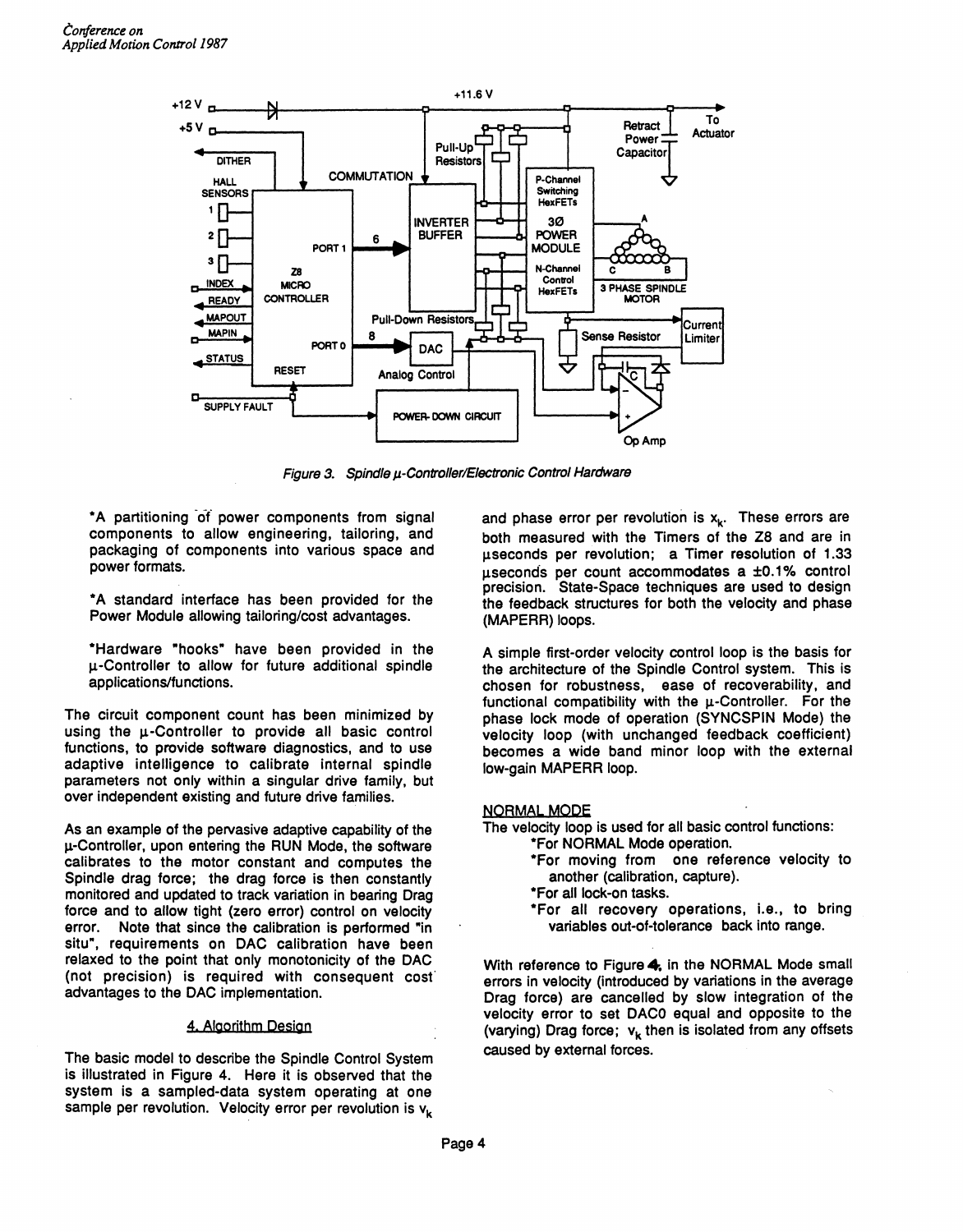

Figure 4. Master/Slave Sampled-Data Spindle Control System

The  $\mu$ -Controller algorithm is simply:

$$
u_{k} = -(k_{1} \times v_{k})/K_{s}
$$
 where:  $k_{1} =$  Vel fb Coefficient  

$$
K_{s} = DAC \times K_{m}
$$
  
DAC0 = -DRAG  

$$
V(s)/I(s) = K_{m}/s
$$

The z-Plane pole for velocity control is designed at (z-O.6) to give a settling response of 6-8 samples.

Initial values of  $K_m$  and DAC0 are determined by an adaptive computation upon entering the NORMAL Mode. Thus, the velocity loop in the NORMAL Mode runs free of dc velocity error while also providing a fast response to error disturbances.

# SYNCHRONIZED SPINDLE MODE (SYNCSPIN)

The velocity loop is also used to drive the MAPIN (Slave) Pulse into coincidence with the MAPOUT (Master) Pulse. When MAPIN is locked to MAPOUT, the INDEX of the Slave Drive is locked to the INDEX of the Master Drive and the Master/Slave Drives are in rotation synchronism (SYNCSPIN Mode).

As mentioned previously, the Locked Spindle feature allows parallel data transfer of N serial data streams from N synchronized Drives. Although up to 48 Slave Drives can be driven from one Master Drive, the number of Slave Drives is unlimited if MAPOUT is generated by a Host Computer. The SYNCSPIN Feature, software implemented in the  $\mu$ -Controller with a negligible addition of hardware (one plug), provides a powerful system feature for the XT-8000E Drive Family which allows tailoring by the user for his specific sytem needs (channel rate, parallel capacity, over-lapped latency, etc.)

With reference to Figure 4, the control sequence of the SYNCSPIN Mode is as follows:

- The u-Controller continuously monitors for MAPIN detection. If no MAPIN is detected, the Drive is defaulted as a Master Drive and then operates in the NORMAL Mode; otherwise, for MAPIN detected, the Drive is a Slave Drive operating in the SYNCSPIN Mode.
- When MAPIN is detected, the Spindle Control enters a high-speed CAPTURE Mode in which, under velocity control, the Slave INDEX is driven into the Master INDEX window region (MAP Window). The mechanics of the high speed CAPTURE Mode is to modify VRef of the Slave velocity loop to achieve a high error velocity from the nominal 3596 RPM of the Spindle, this to bring the Slave INDEX (within 1 second) from as far away as  $8343$   $\mu$ seconds of error to within ±20 useconds of error in the MAP Window.
- When in the MAP Window, the Spindle Control automatically goes into the Phase Lock Mode, MAPERR is generated, and the Slave INDEX is locked to the Master INDEX via the algorithm identified for the Slave Drive in Figure 4. Note that in this sequence the feedback coefficient  $k<sub>1</sub>$  remains undisturbed. The Spindle is posted as being locked in the SYNCSPIN Mode (Spindle Locked/STATUS 8).
- The  $\mu$ -Controller constantly monitors  $v_k$  and MAPERR and MAPIN. At any point, if bounds are exceeded by  $v_k$  and MAPERR, or if MAPIN is lost, then appropriate diagnostic/corrective action is taken per Figure 2.